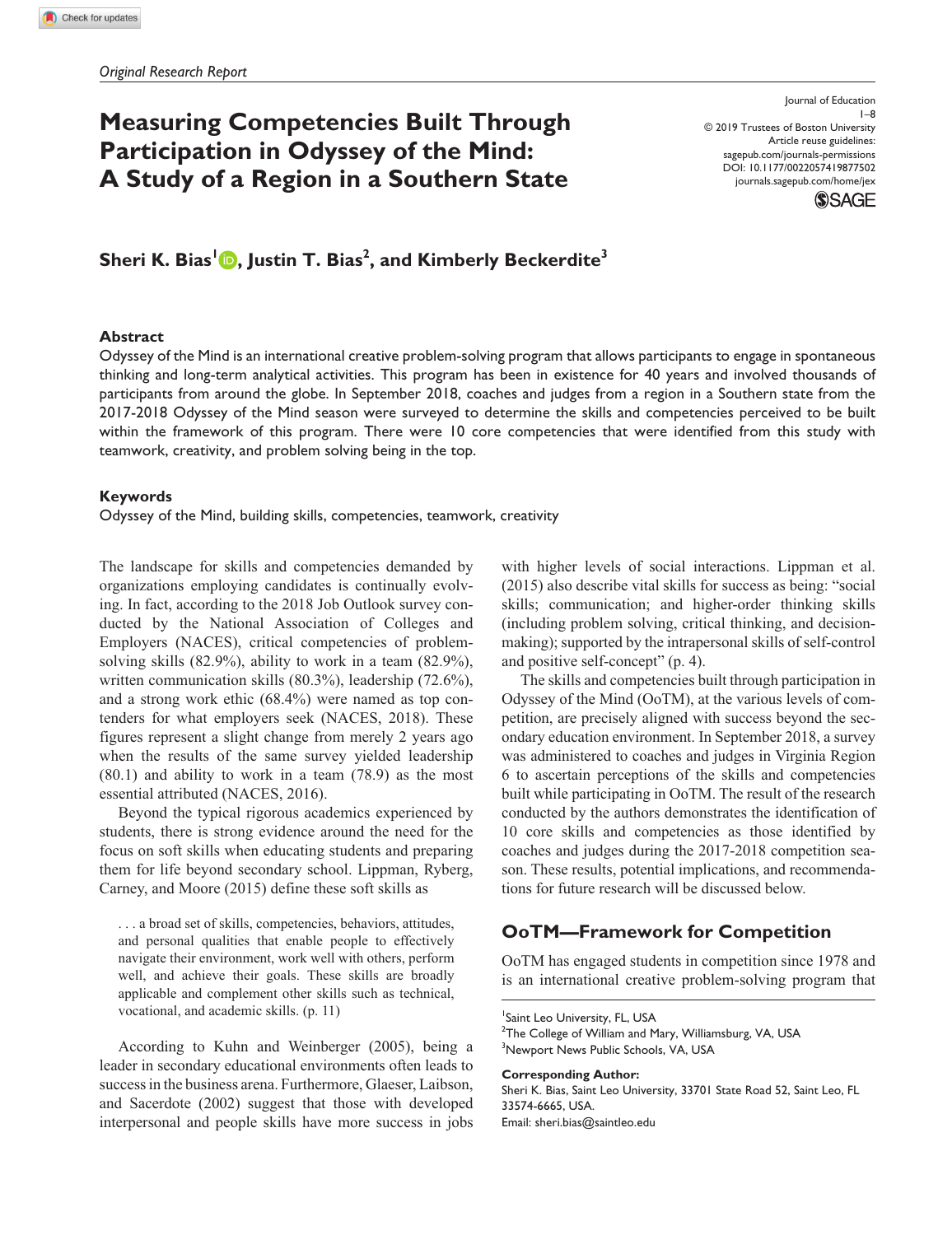challenges students in their ways of thinking and learning. OoTM problems facilitate the building of self-confidence, development of life skills, and provide a platform for participants to have fun while learning (Creative Competitions, 2018). The OoTM platform allows participants of various demographics to participate in solving problems in a creative and constructive way.

#### *Team Creation*

OoTM teams comprised a maximum of seven participants and can be coached by teachers or parent volunteers. To ensure equity in the abilities of team members during the competition, OoTM differentiates teams by division depending on age and grade in school. The designation for a division is made based on the highest grade level of any participant in a team. For example, the following levels are defined to ensure competitiveness within each division (Creative Competitions, 2017):

- Primary division—kindergarten through second grade;
- Division I—third through fifth grade;
- Division II—sixth through eighth grade;
- Division III—ninth through 12th grade;
- Division IV—collegiate.

Teams can be designated in a variety of ways depending on the methodology used by the paying membership organization. For example, some organizations/school systems have tryouts for participation in teams. Others, particularly at the higher division levels, may seek volunteers for participation. One trend noticed has been less participation at the Division III and IV levels due to other competing activities and commitments. To compete at the Division IV level, all team members must have completed a high-school diploma or equivalent and be enrolled in at least one course at a 2- or 4-year college or university (Creative Competitions, 2017).

# *Structure of the Competitions—Long Term and Spontaneous*

After the formation of the team, selection of a problem to solve is the next step. Each year, OoTM releases five different long-term problems that teams utilize as the basis for reaching a solution to the terms of their chosen problem. These long-term problems fall into the following categories: mechanical/vehicle, technical performance, classics, structure, and performance (Creative Competitions, 2018). It is expected that each solution will be unique to that team as there is no one right way to solve the problem.

A key facet of OoTM is the constraints faced by all teams of no outside assistance. Teams work together during a period of approximately 9 months to develop solutions to their chosen long-term problem with consideration of project management variables such as budgets, deadlines, and resource management; all of which must be completed by the team members themselves. The solutions derived by the teams are performed at competitions in front of judges and typically involve set and prop design and construction, a theatrical performance, and any specialty portion of the solution (such as would be seen in the structure problem where a balsa wood structure is created within the constraints of the problem).

Another component of the competition in addition to solving the long-term problem is the spontaneous portion. During the spontaneous part of the competition, teams compete in problem-solving activities to derive a solution based on a problem presented to them upon entrance into the competition space. Therefore, while teams can practice spontaneous problem solving, there is no way to know what problem will be experienced during this segment of the competition. The types of spontaneous problems are either verbal, verbal hands-on, or hands-on formats and these are at the discretion of the OoTM program administrators. During this segment of the competition, teams are judged on their creativity in solving the problem, teamwork, as well as any identified requirements for their particular problem (such as building a bridge out of provided materials or the ability of a structure to hold a certain weight).

# *Competition Levels for Virginia participants— Region, State, and Worlds*

The first level of competition in Virginia is the Region. Virginia is divided into eight regions spaced throughout the state, and not all counties participate in the OoTM program. Our particular research study focused on Region 6 in Virginia which comprised the following cities/counties: York County, Poquoson, Accomack, Gloucester, Sussex, South Hampton, Isle of Wight, Portsmouth, Virginia Beach, Hampton, and Newport News (Virginia Odyssey of the Mind, 2018). Teams in Divisions I and II who successfully place first in their problem advance to the state competition. Division III teams who successfully place first or second in their problem advance to state competition. Division IV teams automatically compete at the state level.

In addition, any team that receives a Ranatra Fusca Award (at any competition level) automatically advances to the next level. The Ranatra Fusca Award is "given to a team or individual for demonstrating outstanding creativity. This award embodies all that the Odyssey of the Mind program represents" (Creative Competitions, 2018).

Virginia's eight regions participate in a state-wide competition where the teams who placed in the categories above compete again against other teams in the same division and problem. The regions of Virginia and the cities/counties they comprise are as follows: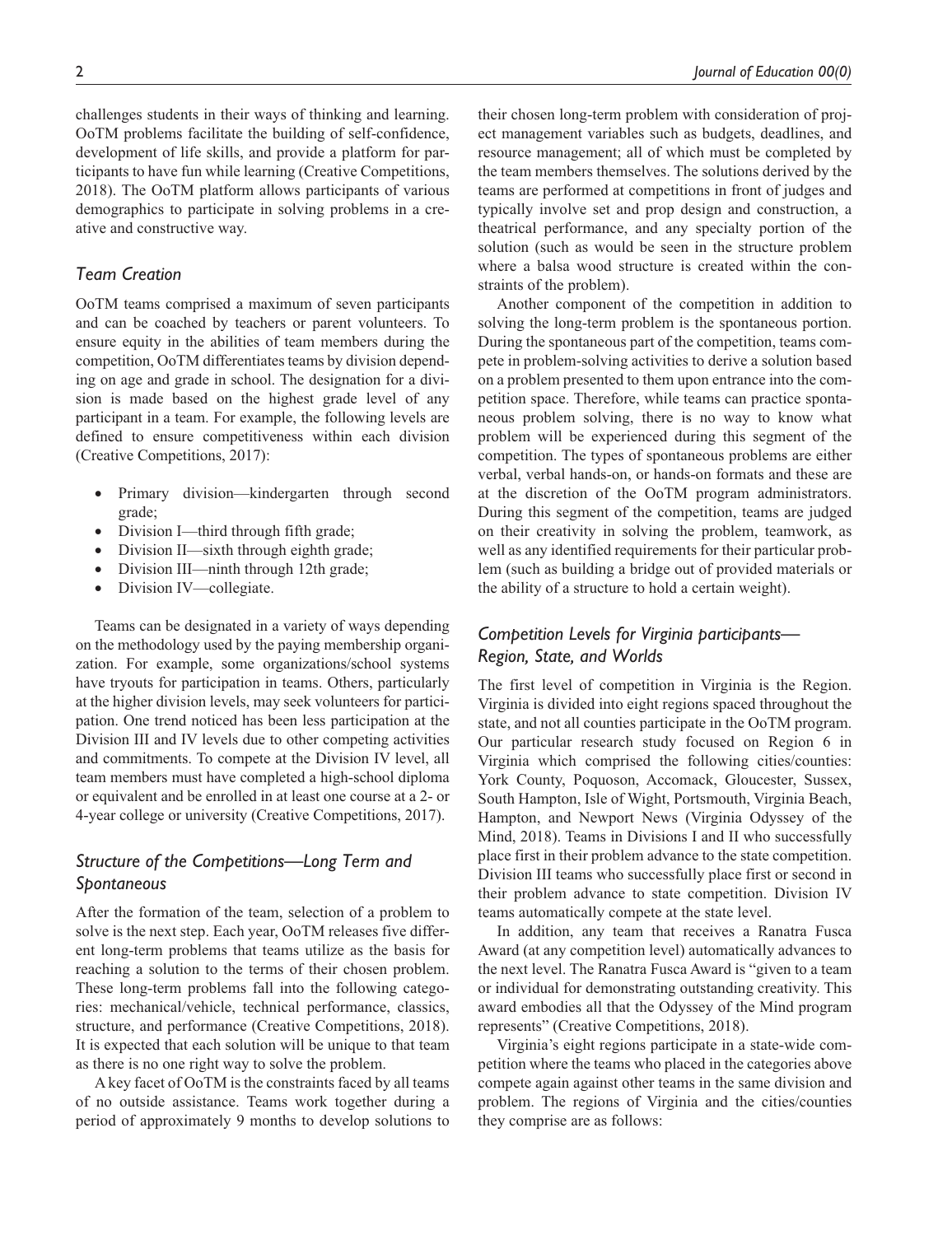- Region 4—Augusta, Tazewell, Bedford, Roanoke, Franklin, Henry, and Campbell;
- Region 6—York County, Poquoson, Accomack, Gloucester, Sussex, South Hampton, Isle of Wight, Portsmouth, Virginia Beach, Hampton, and Newport News;
- Region 9—Fairfax (North);
- Region 10—Spotsylvania, Louisa, Fluvanna, Goochland, Hanover, Henrico, Richmond, New Kent, King William, King and Queen, Middlesex, Essex, and Westmorland;
- Region 11—Alexandria, Falls Church, and Arlington;
- Region 12—Fauquier, Prince William, and Fairfax (South);
- Regions 14 and 16—Loudon.

At the state competition level, teams in any division who place first or second in their respective problems are allowed the opportunity to compete at World Finals. In addition, Ranatra Fusca winners at the state level automatically advance to World Finals competition.

World Finals is typically held within the United States with teams from all over the globe competing. In fact, in 2018, more than 835 teams from around the world competed at the OoTM World Finals (Creative Competitions, 2018). World Finals competition is a multiple day event in which teams perform their long-term problem solution and compete in another spontaneous activity. Teams placing in the Top 6 within their division and problem are announced at the end of the competition with awards given to the Top 3 competing teams.

# **Objective and Framework of Research Study**

As an exploratory study, the purpose of this study is to investigate which skills and competencies were built within the framework of the OoTM program. Data for the study were collected only from Region 6 in Virginia as a long-standing participating area in the OoTM program. The description above outlines the OoTM program and demonstrates the need for further clarity and connection of participation in the program to potential success thereafter. The following question was used to guide the research efforts:

#### *Research Question*

*What competencies and skills do coaches and judges in Virginia Region 6 Odyssey of the Mind program perceive as being developed through participation in Odyssey of the Mind?*

The following research methodology is used to analyze data analysis and present the findings.

#### *Survey Questionnaire*

A survey was designed and developed based on the research question described above. The survey was anticipated to take approximately 5 min to complete and was divided into two sections. The first section of the survey gathered demographic information such as whether the respondent was a coach or judge for the 2018 competition. After that, the survey participant was asked about the number of years of involvement in the OoTM program. Another demographic question was on the problem that the respondent participated in for the Region 6 competition. For coaches, the survey asked whether they had coached the current problem in the past and which division, as well as whether they were a teacher and whether they coached multiple teams in 2018. An open-ended question asking why the respondent got involved with OoTM as well as a question asking if the individual was planning on continuing in the same role in the 2019 competition finished the demographic section.

The second section of the survey captured information regarding the skills and competencies thought to be built from participation in the program. A list of 30 skills and competencies was provided to respondents with instruction to select the 10 that were perceived to be gained from participation in the Odyssey program. This comprehensive list can be seen in the appendix. Survey participants were asked whether they had personally seen the skills selected develop in participants as well as being provided the opportunity through an open-ended question to be able to list any other skills or competencies they deemed important that were not mentioned in the list provided. In addition, respondents were queried about the perception about differences in skills and competencies by the long-term problem. In thinking forward to alignment of perceived skills and competencies with what employers, colleges, or other post-high-school opportunities, a question was asked regarding the transferability of these skills. The last question on the survey was open-ended asking about other comments or experiences the respondents wanted to share.

## *Sample*

The sample comprised coaches and judges from Virginia Region 6 OoTM during the 2017-2018 competition year which equates to purposeful sampling. These individuals had participated in the capacity of either a team coach or judge which was noted during the registration for the Region 6 competition. Email addresses for coaches and judges were provided from the Region 6 Director and duplicates were eliminated so each unique email address received a survey invitation. Duplications would have been the result, for example, of a coach working with multiple teams. Participation in the survey was voluntary. The survey was distributed to 241 individuals based on these designations and 91 responded to the invitation for a 38% response rate.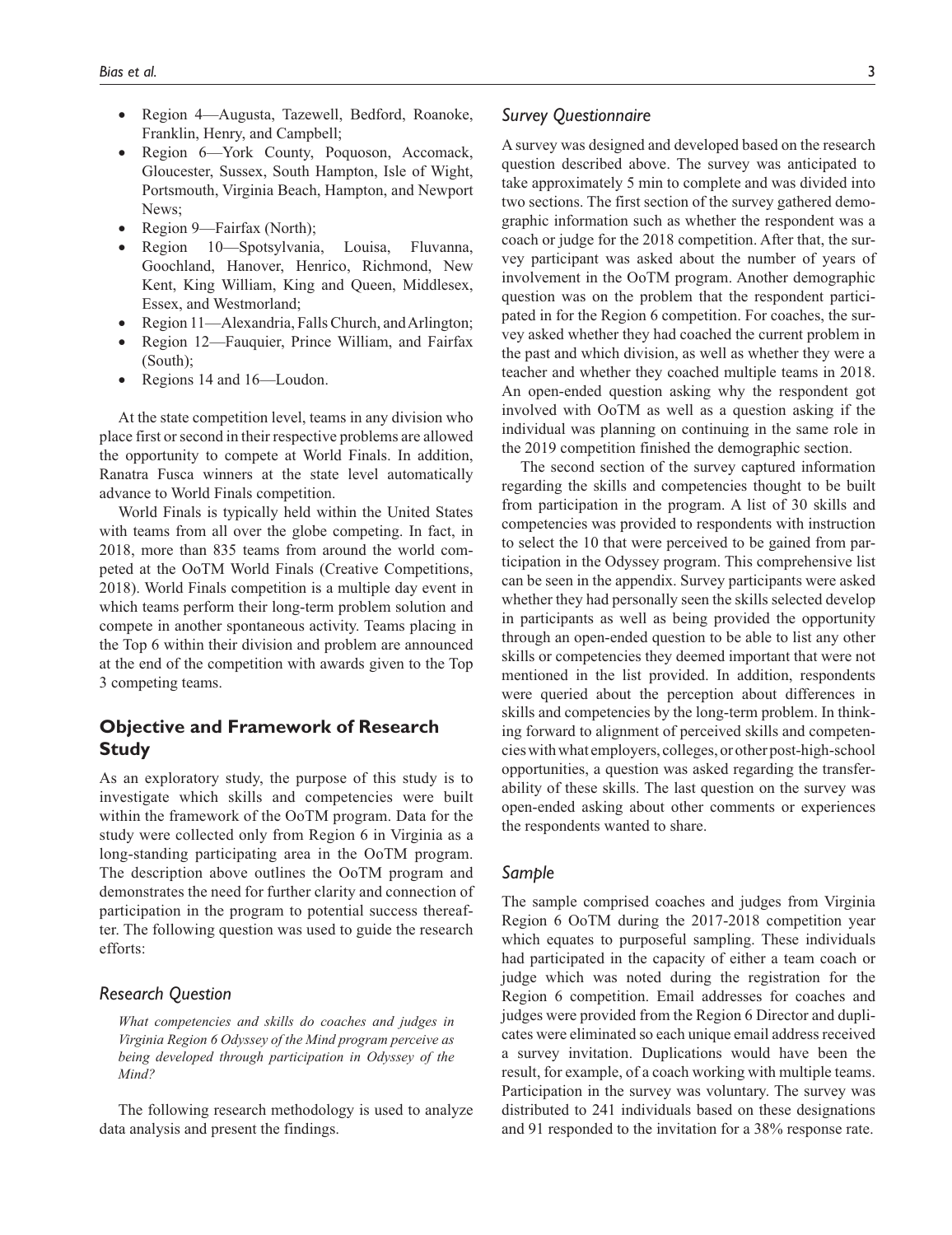## *Data Collection*

The survey was conducted using Survey Monkey, and respondents answered the questions anonymously. A period of 2 weeks was allowed for respondents to complete the survey with an initial outreach email sent along with a reminder sent approximately 1 week in the timeframe for response. A unique email address for Region 6 OoTM was utilized as the sender of the survey along with the signature from the Association Director of Region 6 to provide validity to the research efforts. The results were then compiled and analyzed as per the discussion below.

# *Data Analysis*

As previously mentioned, the goal of this research was to determine which skills or competencies the survey respondents felt had been built within the framework of OoTM which may be transferrable to other environments. Data analysis was completed using Survey Monkey compilation of the information as well as manual trend analyses by the researchers. Below are the results from the survey:

- 1. General Results
	- a. 91 respondents out of 241 surveyed (38%)
	- b. Demographics
		- i. 45% of the respondents were coaches and 55% were judges.
		- ii. There were representative respondents from each problem and each division with the exception of Division IV. No participation in Division IV for this survey.
		- iii. Average respondent participation in the Odyssey program was between 2 and 4 years.

Top skills identified by Odyssey participation (given a comprehensive list, respondents selected their top 10 they felt were most beneficial gained from participation):

| I. Teamwork (94%)                     | 6. Public speaking (53%)                           |
|---------------------------------------|----------------------------------------------------|
| 2. Creativity (82%)                   | 7. Leadership (51%)                                |
| 3. Problem solving (78%)              | 8. Compromise (46%)                                |
| 4. Planning and organization<br>(64%) | 9. Oral communication (44%)                        |
| 5. Time management (58%)              | 10. Adhering to constraints or<br>parameters (41%) |

## *Discussion*

Based on the identification of the skills and competencies referenced in the top 10 above, the respondents validated universal insights regarding the impacts of OoTM participation. Previous scholarly articles reflecting on the nature

of these impacts, as referenced by Wasik and Barrow (2017), note:

Regardless of the score rankings of a team on competition day, developing, negotiating, and experiencing effective teamwork and learning to successfully collaborate around a common goal over the course of the OotM program are a few of the potential benefits of participation. Furthermore, the OotM experience provides an educational and experiential platform for students to learn, practice, and develop skills and competencies around adaptability, critical thinking empathy, time and money management, creativity, and perseverance. Given the scope of the program, ease of adoptability into a school, and relative cost-effectiveness, the OotM program offers a unique and affordable solution where students learn, develop, and create highly transferable skills, experiences, and competencies helping them become more career-ready and better prepared to engage into the global workforce. (p. 49)

Wasik and Barrow merely had their observations of the OoTM program without the facilitation of any research to substantiate their claims. Given that OoTM has been in existence for 40 years, intuitively it stands to reason that there are benefits to participants which then transfer to environments beyond the realm of the program.

In addition, some verbatim comments from survey respondents that substantiate the benefits of OoTM can be seen in the following. The survey was conducted anonymously so no identifying information will be provided:

- "The best overall experience out there for students the only drawback is that it is limited to 7 students."
- "Students who stuck with the program for multiple years made great strides in those skills listed above. I even saw the benefits as they entered college and adulthood."
- "These children are extremely talented in so many ways and I am grateful there is a program like this that allows children to challenge themselves!"
- "Odyssey of the Mind has helped my own children as they became adults to attempt to solve problems instead of walk away from them."
- "This program is a great alternative to sports."
- "It is an amazing program that provides kids the opportunity and environment to learn how to think out-side-the-box to solve problems both creatively and artistically."
- "If employers want people to "think outside the box," these are your problem solvers. They are good at compromise, evaluating solutions, and rapid adjustment to changing conditions."
- "Odyssey of the Mind posture individuals for critical thinking, problem solving, and adapting to a forever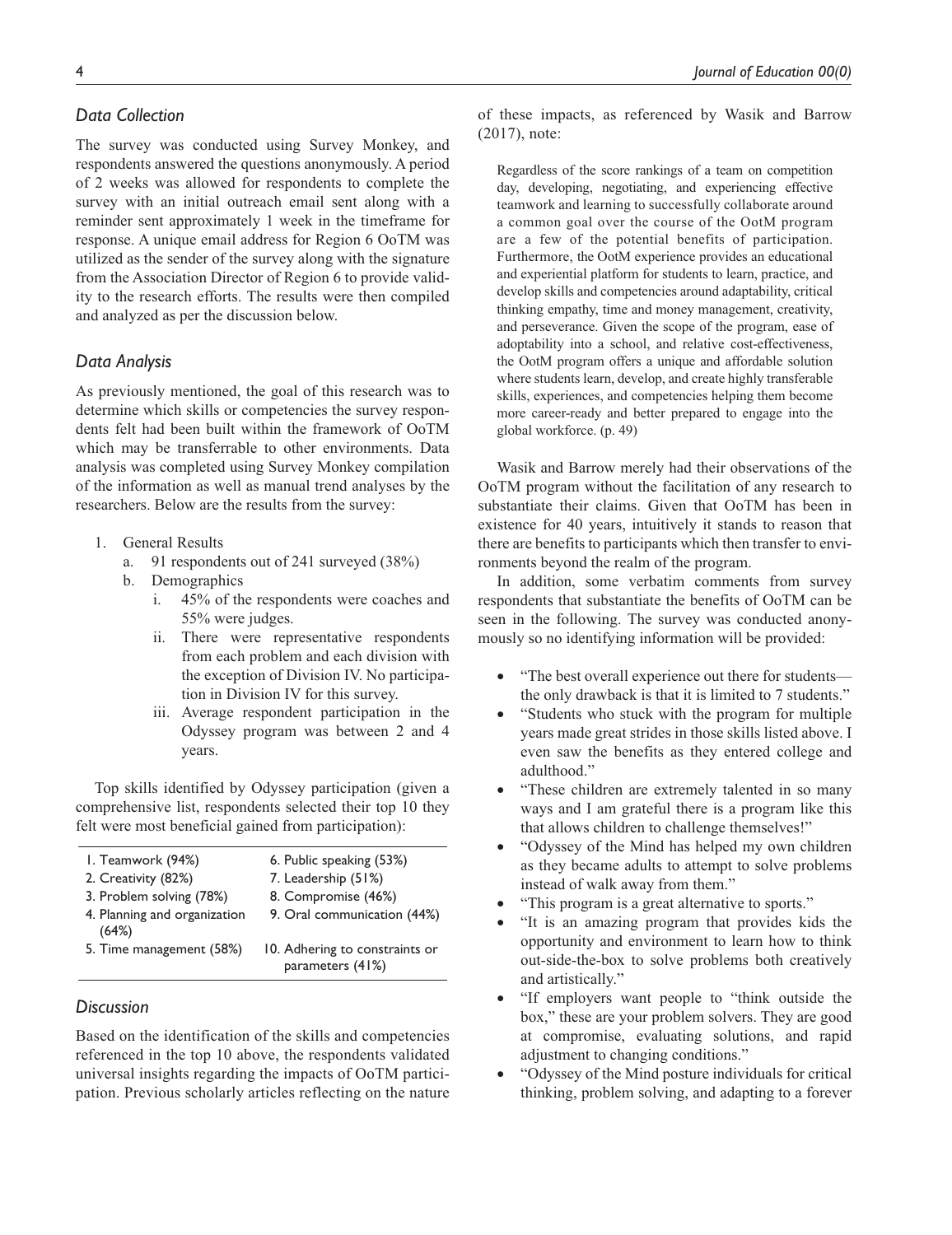changing environment. The overarching themes of self-discipline and situational awareness to adapt and overcome are paramount skills for success with the impacts of globalization and digital citizens."

- "Learning to follow thru even if the plan doesn't work out as you thought. Standing on stage, knowing your team mates depend on you, forgetting your lines or to move a prop and improvising to try and make it work. Learning to read another's actions and follow up to further the improvised plan for the common goal."
- "Ootm provided real world skills. Together students have to work together to solve a problem. They have to work through their creative differences and compromise. Ootm can be very emotional due to the time put in. Something always wrong at the worst time, having to adjust and think on your feet is just like real life. Things go wrong, how will you handle that."
- "Managing personal relationships between team members can be difficult, but as the teams progress they have to realize they must come to terms with the other's personalities and work together towards a common goal. I see this being beneficial in their futures concerning getting along with [sic] those in the workforce."
- "I absolutely love sharing the Odyssey of the Mind experience with my students. I wish we had the resources and time to give the experience to every student who is interested!"

One repeating theme from these results is the inability to allow the opportunity to all students who desire to participate. Teams are limited to seven participants and the systems that participate may be limited as far as resources such as the ability to purchase additional memberships or merely teachers or parent volunteers to coach teams. There is equality to the competition space in that each team is constrained to a maximum of seven participants; yet, teams can also compete with fewer than seven participants. Decisions regarding participation are typically made by the school systems that influence the number of participants and coaches (resources).

Another repeating theme from these results is the transferability of these skills and competencies to beyond the OoTM program. Based on the information discussed above from the NACES (2018), these skills and competencies will be in demand for organizations seeking candidates for hire within their entity. It is well understood that the workplace is constantly and rapidly changing. Bortz (2018) shared insights on the current skills and competencies that employers seek and among these are problem solving, creativity, resilience, and willingness to learn. According to Bortz (2018), problem solving is said to be invaluable

given the rapid changes of the work environment and allows employees to be able to demonstrate independence in being able to troubleshoot and solve new complex situations. Creativity is deemed as important as employers are looking for candidates who can derive new ways to approach a job. Resilience is trial and error and shows perseverance in situations. Willingness to learn and an appetite for gaining new knowledge are attractive to employers. These top skill and competencies identified by Bortz are the epitome of the OoTM program.

When survey participants were afforded the opportunity to provide narrative feedback regarding other skills that are built during OoTM program participation, resoundingly, one of the top comments was "building self-confidence." Some of the verbatim comments that supported this notion were as follows:

- "Self-confidence I have seen kids who are so shy who barely speak. But blossom when doing their long term and spontaneous problems."
- "Self-confidence. I have seen students who thought they could not do anything become group Leaders."
- "Importance of keeping it fun! Techniques to building confidence of your work!"
- "Courage to present your ideas and handle when they are rejected or accepted."

Another area that will serve OoTM participants well is the ability to deal with loss. OoTM is a competition; therefore, not all participants go home with a trophy just as in the workplace that not everyone receives a promotion. Learning to cope with loss and being able to overcome the loss is also important. Some of the verbatim comments that supported this notion were as follows:

- "Pride in accomplishment—win or lose I did my very best."
- "Learning how to be a good sport. Finding out you can learn from failure. Resilience."
- "The ability to lose and see it as a challenge to do better, to WANT to do better next time. Working with people whom you may not have chosen to work with before and becoming a viable, productive and supportive team."
- "Persistence and good sportsmanship. The students have to stick to their efforts throughout the year and learn to get along with one another and different teams in competition."
- "So many excellent skills were listed. One of the biggest benefits I see of program participants is overcoming adversity (dealing with failure . . . and knowing that failure is an essential component of success)."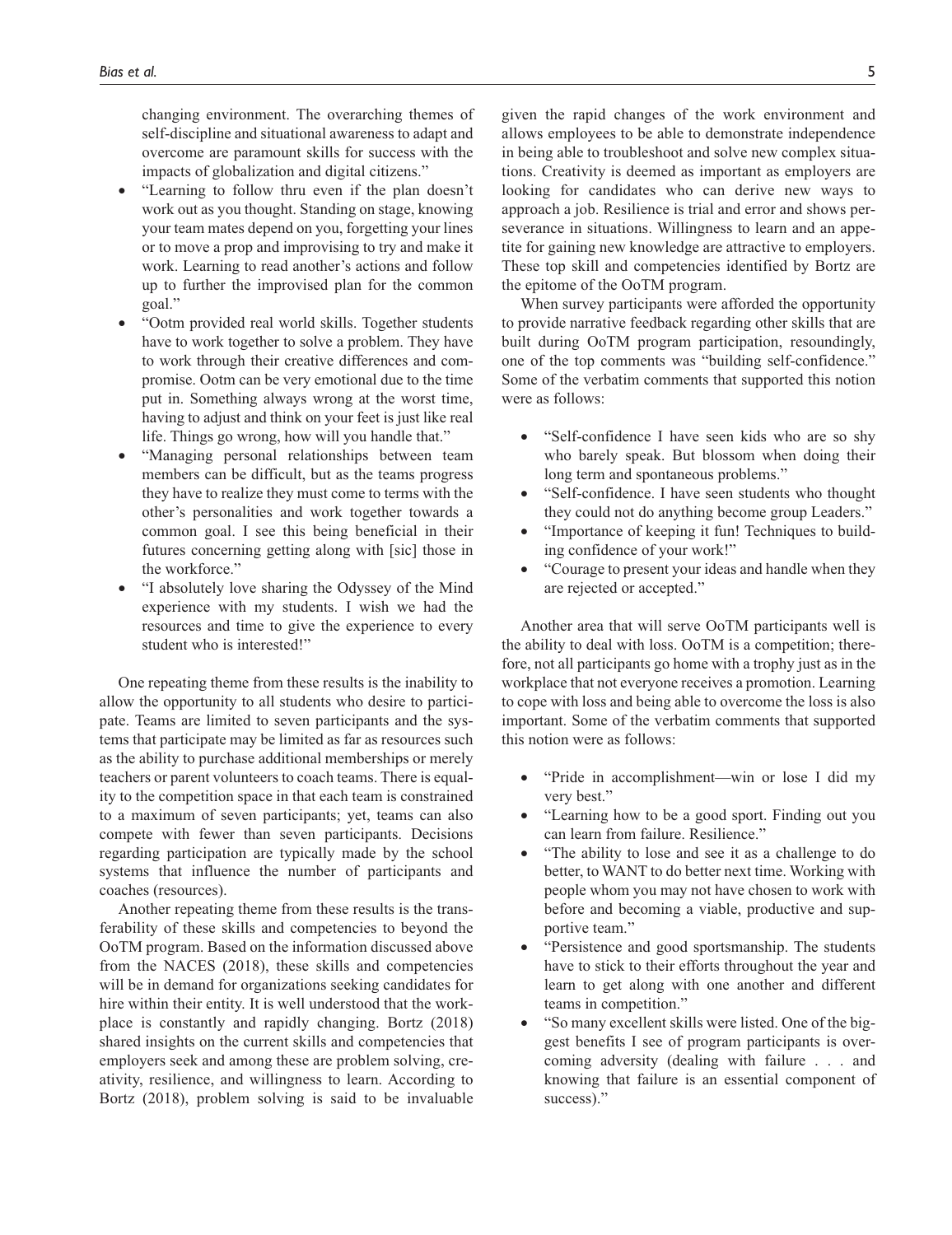#### *Limitations*

This survey focused on Virginia Region 6 OoTM coaches and judges. Therefore, the generalization of these results to other regions or beyond could be a stretch. However, there do seem to be commonly perceived skills and competencies that are built from participation in OoTM. In addition, no student participants were surveyed to ascertain their insights or experiences regarding OoTM. Furthermore, those with ancillary involvement, such as parent volunteers who were not formally registered in the OoTM competition landscape, could have valuable insights regarding skills and competencies built through the program. Further research is recommended to ascertain if these perceptions are consistent throughout the OoTM program, and thereafter, the desirability of these skills to other organizations such as employers and colleges more globally.

## *Future Research*

As of the writing of this article, approval has been given by the Association Director for Virginia OoTM to conduct a state-wide survey to determine, on a larger scale if the skills and competencies identified in Region 6 are also perceived throughout the state. This research will include all regions previously described. Subsequent research efforts under consideration are to also gather this information from a comprehensive US perspective and potentially extend to the World Finals perspective.

In addition, the authors are working with leaders from the Society of Human Resources (SHRM) to design a survey that will utilize the results from the Virginia OoTM research regarding what skills and competencies employers within the state seek from candidates. The authors also anticipate collaborating with institutions of higher learning to determine the perception of the skills and competencies build through OoTM participation on success at college.

# **Conclusion**

As an exploratory study, the purpose of this study was to investigate which skills and competencies were built during participation in the OoTM program. Our initial observations solidify the previous perceptions that had not been validated through previous research endeavors. These are critical skills and competencies that employers and colleges seek from those endeavoring to be a part of such institutions. This is valuable feedback to the academic community as well as the OoTM organization that can assist in understanding and furthering the development of such skills in participants. The next phase of the research is anticipated to broaden the pool of coaches and judges in a larger geographic area which will further solidify the value of participation in the OoTM program.

## **Appendix**

# *Survey of Coaches and Officials From Odyssey 2017-2018 Season*

Thank you for agreeing to participate in this brief survey. We are gathering data on teams, creativity, innovation, teamwork, and what skills may be transferable to the marketplace for employers. We need your feedback as a former Odyssey of the Mind coach or judge. The goal of this survey is to determine which skills or competencies you feel may be built within the framework of Odyssey of the Mind which could be transferable to other environments, marketplaces, and organizations.

# *Demographic Variables Questions*

- 1. For 2018, what was your role?
	- a. Coach
	- b. Official
- 2. How many years have you been involved in Odyssey of the Mind (at the point of the 2018 Odyssey of the Mind competition)?
	- a. 1 year
	- b. 2-4 years
	- c. 5-9 years
	- d. 10 or more years
- 3. What problem were you involved in during the 2017-2018 Odyssey of the Mind season? (choose all that apply):
	- a. Primary
	- b. Problem #1
	- c. Problem #2
	- d. Problem #3
	- e. Problem #4
	- f. Problem #5
	- g. Spontaneous (if you were an official)
	- h. Other (any other role that was not directly involved with as problem at competition)
- 4. Have you coached or been involved as a judge with this problem(s) before the 2018 problem season?
	- a. Yes
	- b. No
- 5. If you are a coach, then what divisions were you involved with? (choose any and all that apply):
	- a. Primary
	- b. Division I
	- c. Division II
	- d. Division III
	- e. Division IV
	- f. NONE (No coaching involvement in 2018)
- 6. Are you a teacher?
	- a. Yes
	- b. No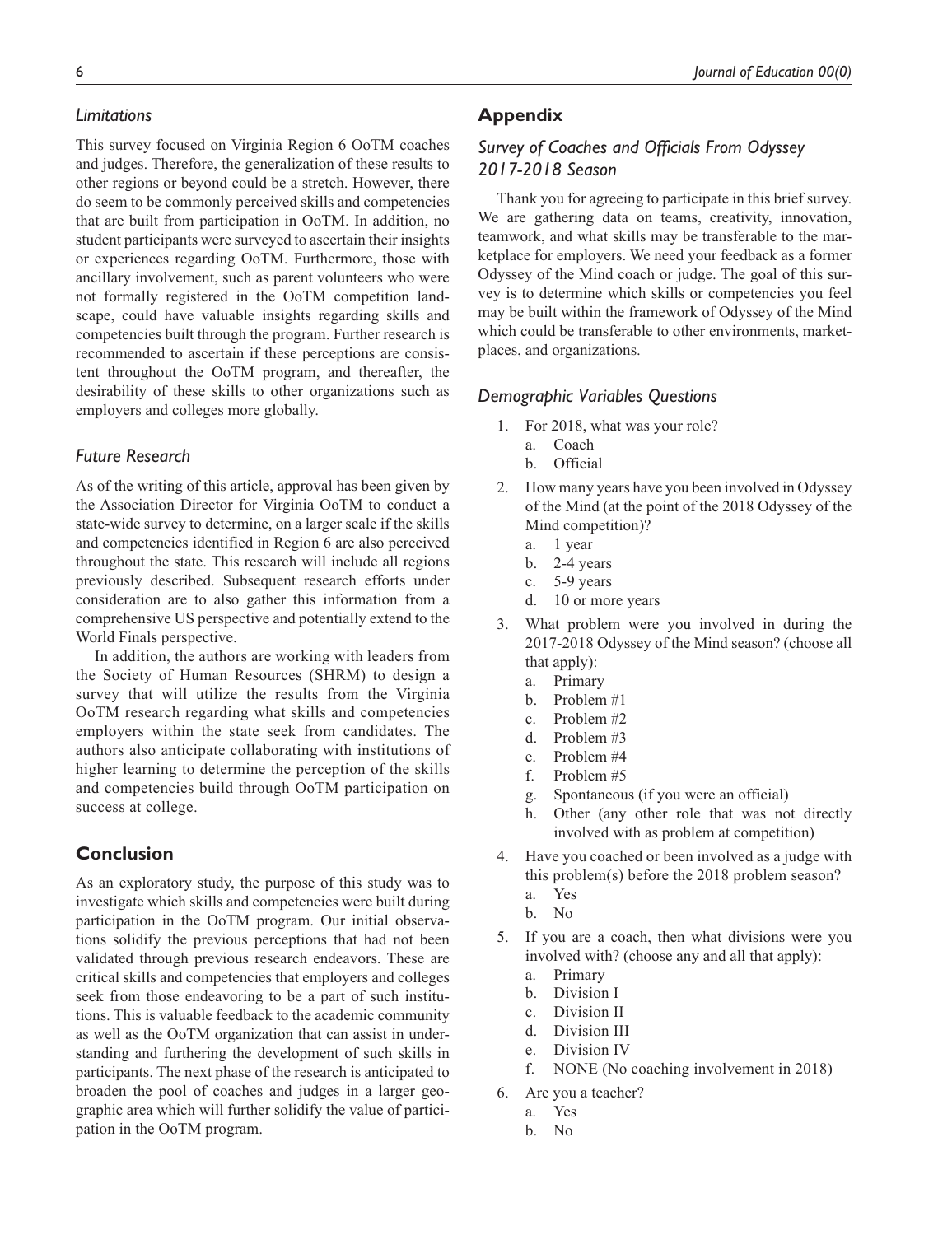- 7. Have you coached multiple teams in 2018 competition season or before?
	- a. Yes
	- b. No
- 8. Why did you originally get involved in Odyssey of the Mind? Explain:
- 9. Are you planning on continuing in the same role for this upcoming year (2019 Odyssey of the Mind Competition)?
	- a. Yes
	- b. No

## *Research Questions*

This section will be used to gather data pertaining to the participants' involvement in Odyssey of the Mind. Researching how involvement has been beneficial to the participants in the program from the coaches' and facilitators' perspectives.

- 1. Do you think any of the following skills are perceived benefits of Odyssey of the Mind participation by its members? Select the 10 you think are most beneficial that are gained from Odyssey participation (please note that these are in alphabetical order only, so please be sure to review entire list):
	- a. Ability and flexibility to acquire new skills
	- b. Adhering to constraints or parameters
	- c. Analysis of given constraints (written words)
	- d. Compromise
	- e. Construction and craftsmanship
	- f. Costume design
	- g. Creativity
	- h. Engineering
	- i. Fiscal accountability
	- j. Inquiry of clarification
	- k. Integration of technology in solutions
	- l. Leadership
	- m. Mathematics
	- n. Multitasking
	- o. Oral communication
	- p. Planning and organization
	- q. Prioritization
	- r. Problem solving
	- s. Project coordination
	- t. Public speaking
	- u. Singing and/or dancing
	- v. Spontaneity
	- w. Stage and/or artistic design
	- x. Stage performance
	- y. Teamwork
	- z. Time management
	- aa. Usage and knowledge of tools
	- bb. Valuing of different perspectives
- cc. Writing
- dd. Written communication
- 2. Have you seen any of these skills you selected above develop in any participants you had contact with? a. Yes
	- b. No
	-
- 3. Do you believe that the learned skills you selected above, which you perceive as being beneficial, vary between the long-term problems that the participants are involved in?
	- a. Yes
	- b. No
- 4. Are there any other skills that you perceive as important which are gained from Odyssey of the Mind participation which were not listed above? Explain: a.
- 5. In your opinion, how transferable are these skills that you have selected, from Odyssey of the Mind to college, the workplace, or other post high-school opportunities? (1-5 selection scale)
	- a. 1 (Not at all)
	- b. 2 (Very little transference)
	- c. 3 (Somewhat transferrable)
	- d. 4 (Mostly transferrable)
	- e. 5 (Extremely transferrable)
- 6. Are there any other comments about your Odyssey of the Mind experiences you would like to share? Explain:
	- a.

#### **Declaration of Conflicting Interests**

The author(s) declared no potential conflicts of interest with respect to the research, authorship, and/or publication of this article.

#### **Funding**

The author(s) received no financial support for the research, authorship, and/or publication of this article.

### **ORCID iD**

Sheri K. Bias **https://orcid.org/0000-0002-5069-419X** 

#### **References**

- Bortz, D. (2018). *These 7 work skills can make you more marketable in 2018*. Retrieved from https://www.monster.com /career-advice/article/work-skills-2018-1217
- Creative Competitions. (2017). *Team division table*. Retrieved from https://www.odysseyofthemind.com/division\_table\_new.php
- Creative Competitions. (2018). *Why Odyssey of The Mind?* Retrieved from www.odysseyofthemind.com/why-odyssey/
- Glaeser, E., Laibson, D., & Sacerdote, B. (2002). An economic approach to social capital. *Economic Journal*, *112*, F437-F458.